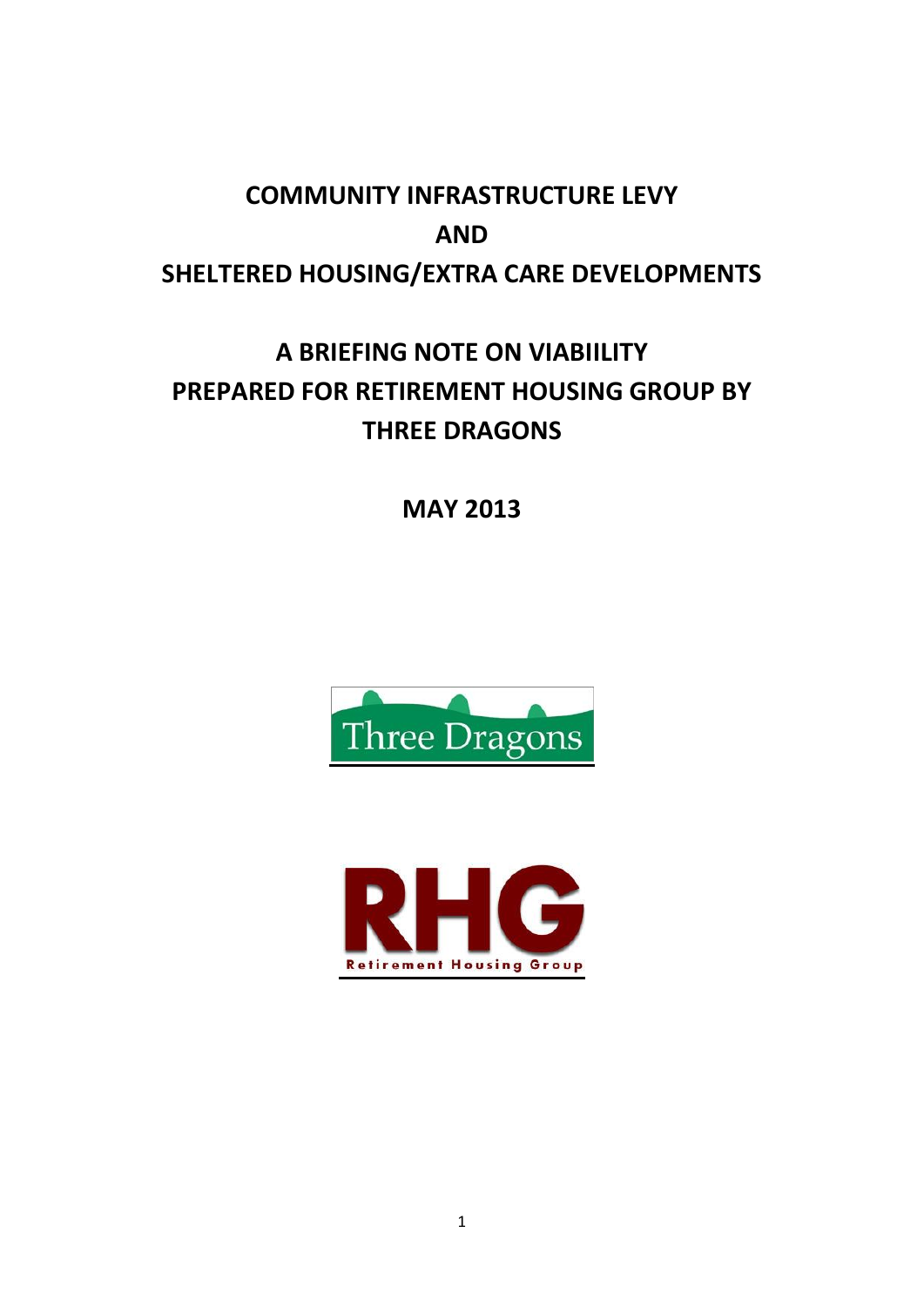#### **Executive Summary**

*New provision of retirement housing (whether sheltered or extracare) is very patchy across the country and provision of sale housing in particular is focussed on the South East and South West with very limited delivery outside these locations.* 

*In low to medium value areas it is already very difficult for retirement housing to compete with mainstream housing development. The introduction of CIL will have a negative impact on viability and further reduce supply. To date most local authorities have not carried out a viability appraisal of retirement housing as part of the evidence base which supports the CIL charging schedule. Those local authorities who have undertaken a viability appraisal have appraised extracare but not sheltered housing and have generally found that, like Care Homes and other C2 uses, newbuild sale extracare housing cannot support a CIL payment.*

*This paper seeks to provide evidence which will enable viability practitioners to appraise both types of retirement housing, even in those locations where no newbuild stock has recently been provided. It has been prepared by Three Dragons drawing on information provided by members of Retirement Housing Group.*

Retirement housing schemes are generally less viable than general needs housing because of a range of factors including higher build costs per sq m, a higher proportion of communal space, lack of ability to phase development and longer selling periods. This will affect their ability to pay CIL and to provide affordable housing.

S106 obligations for retirement housing have generally been subject to negotiation to reflect both financial viability and the calls which the development makes on local facilities. CIL is a fixed charge which cannot take account of scheme viability. It is therefore important that CIL rates are set at a level which reflects the overall viability of particular types of development

Because retirement housing is higher density than general needs housing the introduction of CIL will increase the value of planning obligations sought from a development much more steeply for retirement housing than is the case for general needs family housing.

Local authorities and practitioners undertaking viability appraisal and assessing affordable housing need should therefore carry out specific case studies of older persons housing when setting CIL charging schedules and affordable housing targets. This will contribute to a robust analysis which will stand up at Enquiry.

This document deals specifically with viability appraisal and draws on general information provided by members of Retirement Housing Group (RHG) to provide broad guidelines on the costs and revenues associated with provision of sheltered and extra care housing. It will assist with viability appraisal where no locally specific information is available.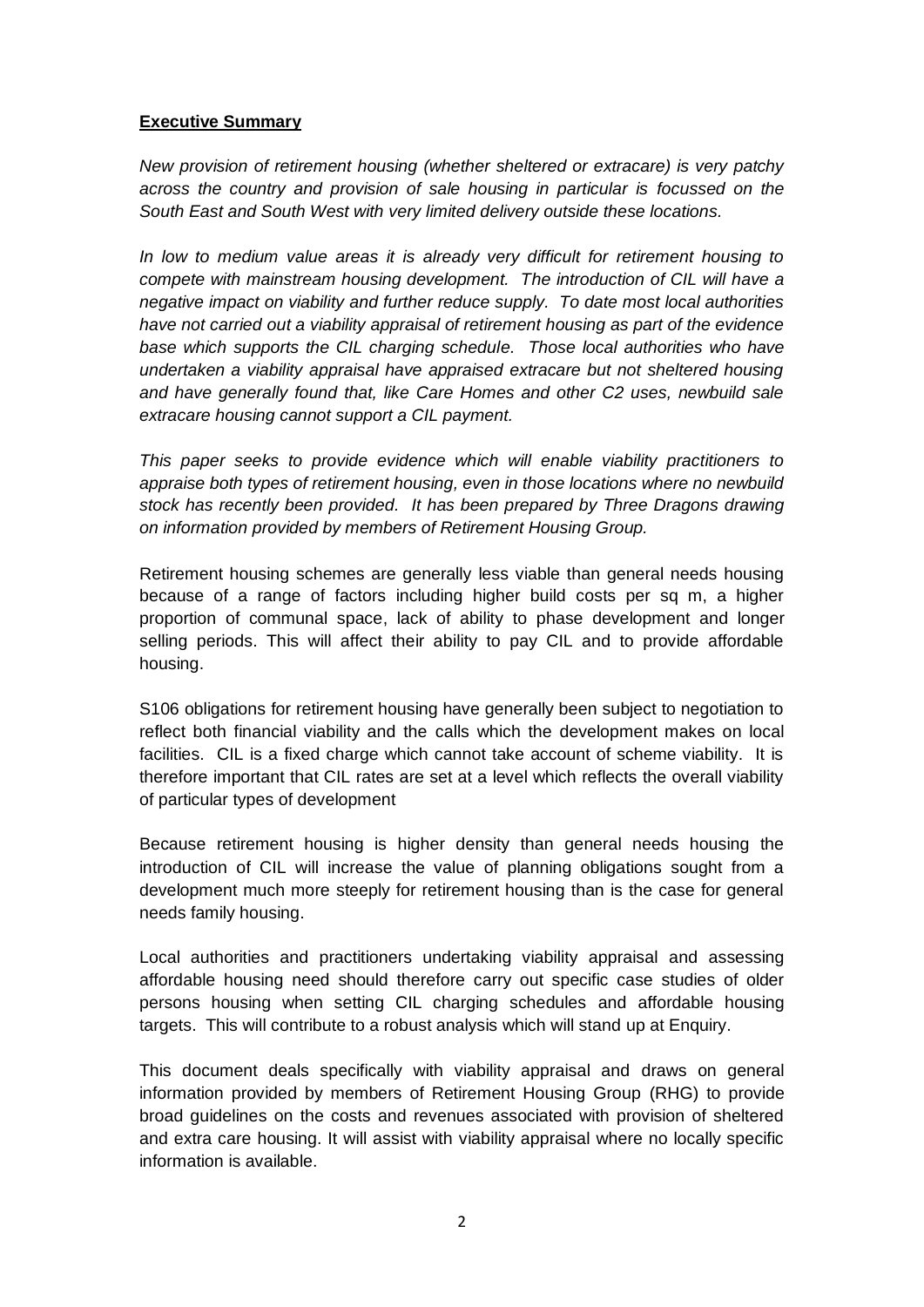Three Dragons was commissioned by RHG to carry out specimen viability appraisals for high, medium and low value areas outside London using the cost and revenue data provided by RHG. The viability appraisal compared general needs family housing with specialist retirement housing, both sheltered and Extracare accommodation. The chosen specimen locations were

- Tunbridge Wells (high value area)
- Tewkesbury (medium value area)
- Coventry (low value area)

Schemes were modelled with the local authority's target percentage of affordable housing and no s106 obligations. In all locations general needs housing was more viable than retirement housing and sheltered housing was more viable than ExtraCare. In medium and low value areas it is not possible to provide retirement housing which meets the local authority affordable housing target even before the introduction of CIL. The introduction of CIL at £100 per sq m on market housing further reduces scheme viability when compared with general needs housing.

#### **1. Recent delivery of retirement housing for sale and rent**

We analysed unpublished data from the Elderly Accommodation Counsel which looks at provision of retirement housing by region. This shows that in the period from 2010 to 2012 207 schemes were developed of which 57% were for rent.

55% of all provision of retirement housing for sale was in the South East and 'South West (48 schemes). No other region had more than 9 schemes of retirement housing for sale.

|           | <b>Sale</b> | Rental          | All     |
|-----------|-------------|-----------------|---------|
|           | schemes     | <b>lschemes</b> | schemes |
|           |             |                 |         |
| EM        | 2           | 8               | 10      |
| East      | 9           | 21              | 30      |
| London    | 5           | 13              | 18      |
| NΕ        | 3           | 0               | 3       |
| NW        | 8           | 13              | 21      |
| <b>SE</b> | 27          | 29              | 56      |
| SW        | 21          | 13              | 34      |
| WM        | 8           | 10              | 18      |
| Y+H       | 5           | 12              | 17      |
|           | 88          | 119             | 207     |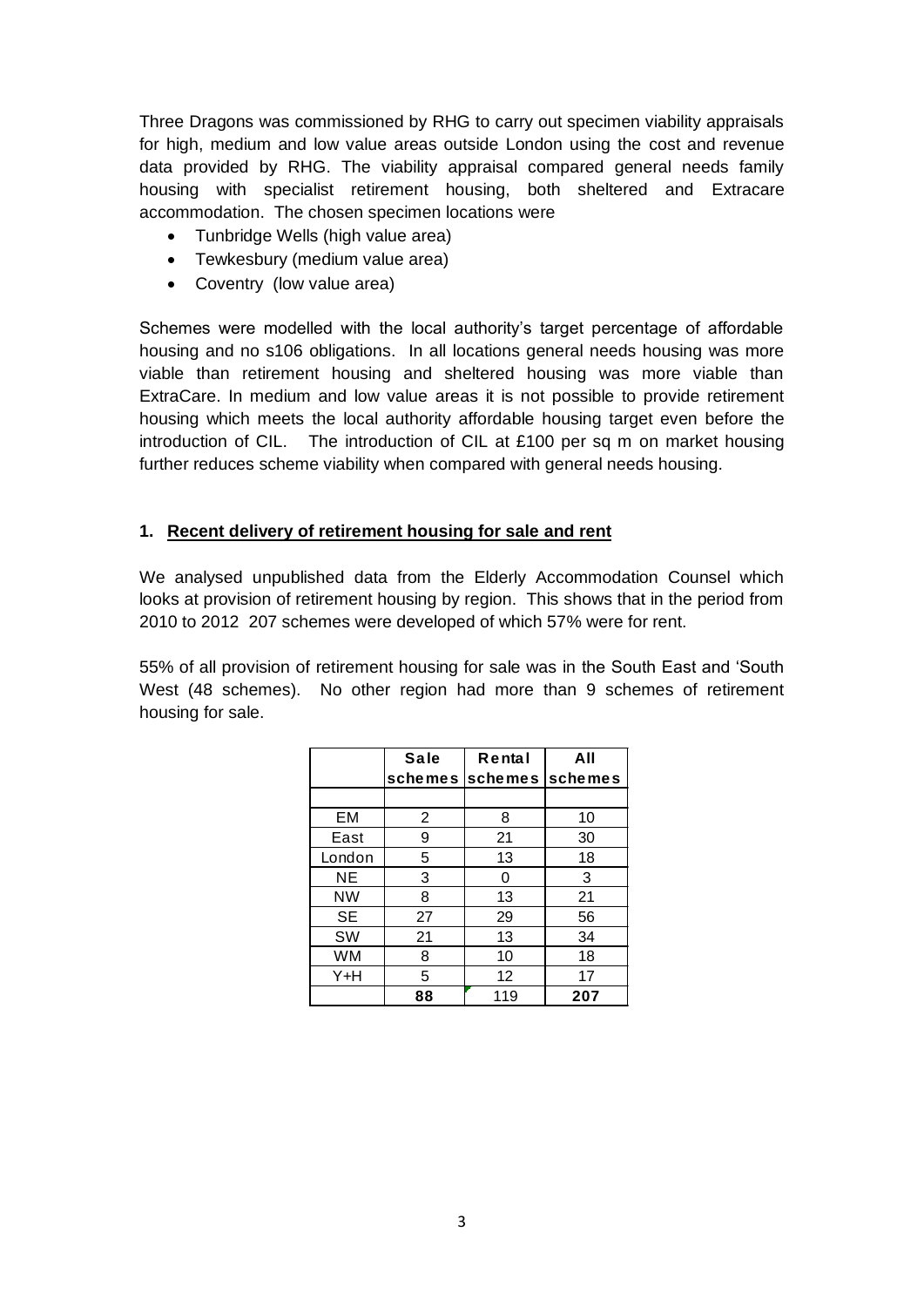### **2. Policy Context**

This document is intended to provide background information to local planning authorities and their consultants when undertaking the viability analysis which informs a CIL Charging Schedule. It focuses specifically on retirement housing, including both sheltered and Extracare accommodation.

It draws on the experience of a wide range of retirement housing providers to summarise the key variables which determine viability and to demonstrate how these affect the viability of retirement housing provision compared with general needs housing.

Local planning authorities are required to make provision for all household types, including older people, when drawing up their Local Plan. .

*To deliver a wide choice of high quality homes, widen opportunities for home ownership and create sustainable, inclusive and mixed communities, local planning authorities should:*

*● plan for a mix of housing based on current and future demographic trends, market trends and the needs of different groups in the community (such as, but not limited to, families with children, older people, people with disabilities, service families and people wishing to build their own homes);*

*● identify the size, type, tenure and range of housing that is required in particular locations, reflecting local demand* 

*NPPF para 50*

Ministers have repeated their support for this policy objective and it is a key feature of the National Housing Strategy

Half of all households in England are older 'established homeowners'. Some 42 per cent are retired and 66 per cent own their own home outright. As life expectancy increases, more of these households will need support to remain in their homes in later life. Limited choice in the housing market makes it difficult for older households to find homes that fully meet their needs.

*Laying the foundations: a housing strategy for England p9*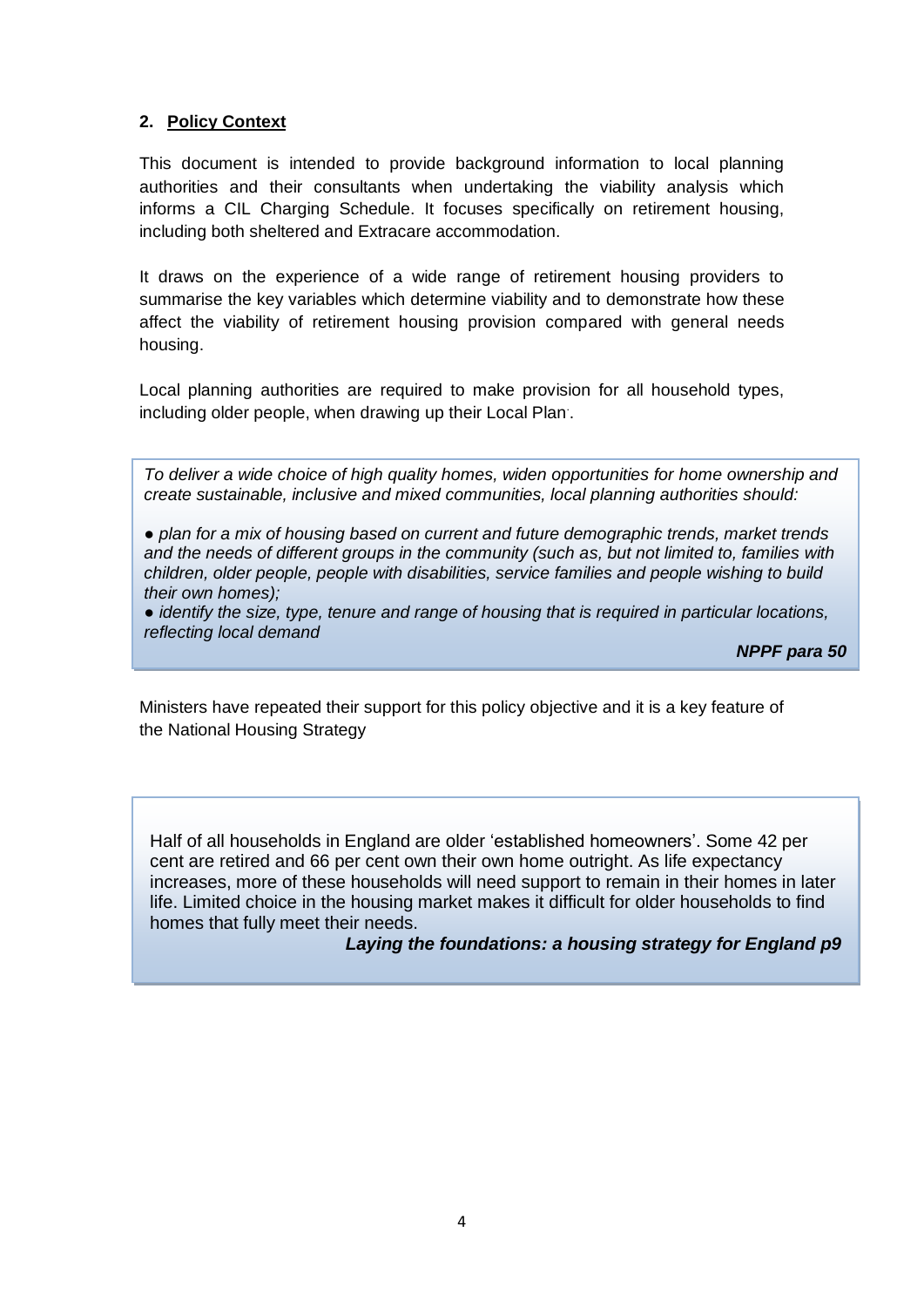*"Imaginative housing schemes for older people can save money for the NHS and social services. They can also make it more attractive for older people to move out of their family homes, thereby helping to meet the pressing housing needs of young families"* 

*Nick Boles 17 December 2012*

At present the majority of local planning authorities when setting their Community Infrastructure Levy do not differentiate specialist accommodation for older people from general needs housing and are applying the same CIL rate to both.

#### **3. How retirement housing differs from general needs housing**

There are several important differences between specialist retirement housing and general needs housing which make it inappropriate for a viability appraisal based on general needs housing to be applied to retirement housing.

Key differences between retirement housing and general needs housing include:

- Retirement housing is higher density than most general needs development: typically 100-120 dph compared with average densities of 30-70 dph for general needs housing
- Larger communal and non-saleable areas in retirement housing (eg common rooms, laundries, guest rooms, warden's office, dining room, special activity rooms)
- Higher build costs per sq metre for older persons housing than for general needs housing due to higher specifications of individual apartments and buildings.
- While revenue per unit is typically higher for specialist older person housing than for general needs flats, revenue per sq metre is not necessarily higher
- A slower return on investment as schemes need to be fully completed before sales are made as older people are less inclined to buy 'off plan' without seeing a dwelling, the communal facilities and/or meeting staff.
- Higher marketing costs to reach this older age group for whom a move is a discretionary choice often requiring consultation with extended family. Marketing costs are typically 6% of GDV compared to 3% of GDV for open market housing.
- Greater financial risk as phasing is not possible as with general needs housing as retirement developments are often built as a single block, meaning a development must be built out before any return is possible.
- Higher void costs as schemes take longer to sell than general needs housing and flats.
- Most schemes are on brownfield sites, which are often in short supply and have higher development costs.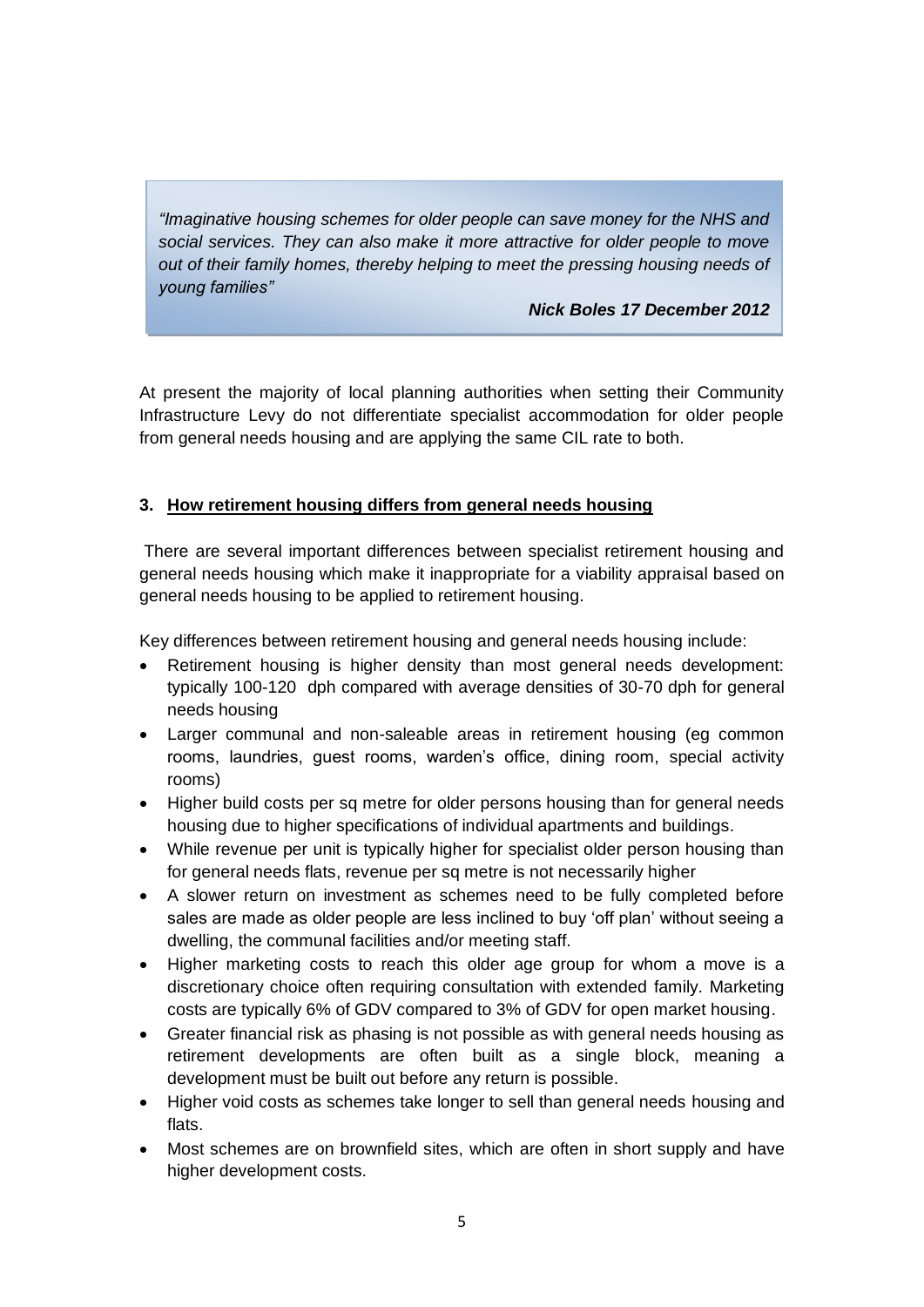Higher land values as schemes work best when they are close to shops, services, GP practices and transport links, where older residents wish to live.

## **4. Standards of viability testing required by the CIL regulations**

The Regulations that guide the setting of CIL allow charging authorities to set different rates for different **intended uses** of development. While the use class order<sup>1</sup> provides a useful reference point – CIL Charging Schedules do not have to be tied to it. The recent "Consultation Paper on Community Infrastructure Levy: further reforms" confirms that

*Currently regulation 13 allows charging authorities to set different levy rates within their area. This can be done by reference to "zones" (regulation 13(1)(a)) and "different intended uses of development" (regulation 13(1)(b)). The revised Community Infrastructure Levy guidance has clarified that "uses" does not have the same meaning as "use class". (para 20)*

Justification for setting different rates for different uses relies on a, "*comparative assessment of the economic viability of those categories of development*." <sup>2</sup>

While local authorities will want to avoid overly complex patterns of CIL charges, it is important that their charging schedule does not, "*impact disproportionately on particular sectors or specialist forms of development*". 3

The Regulations therefore permit local authorities to carry out a viability assessment of all likely types of development. Just as different types of retail and leisure uses will have separate viability appraisals so too should different types of residential development including sheltered and ExtraCare housing.

### **5. Density and its impact on CIL and S106 obligations**

Both CIL and S106 obligations bear more heavily on specialist retirement housing than on general needs housing. This is because higher density development attracts higher levels of both CIL (based on  $E$  per sq m of market housing) and S106 obligations (based on total number of dwellings). The chart below shows the relative costs per hectare of a standard S106 contribution of £5,000 per dwelling compared with CIL of £100 per sq m and £150 per sq m at both 100% market housing and 30% affordable housing.

 $\overline{a}$ 

 $^1$  Town and Country Planning Act (Use Classes) Order 1987

<sup>2</sup> Community Infrastructure Levy Guidance, DCLG Dec. 2012 (para 35)

 $3$  Ibid – para 37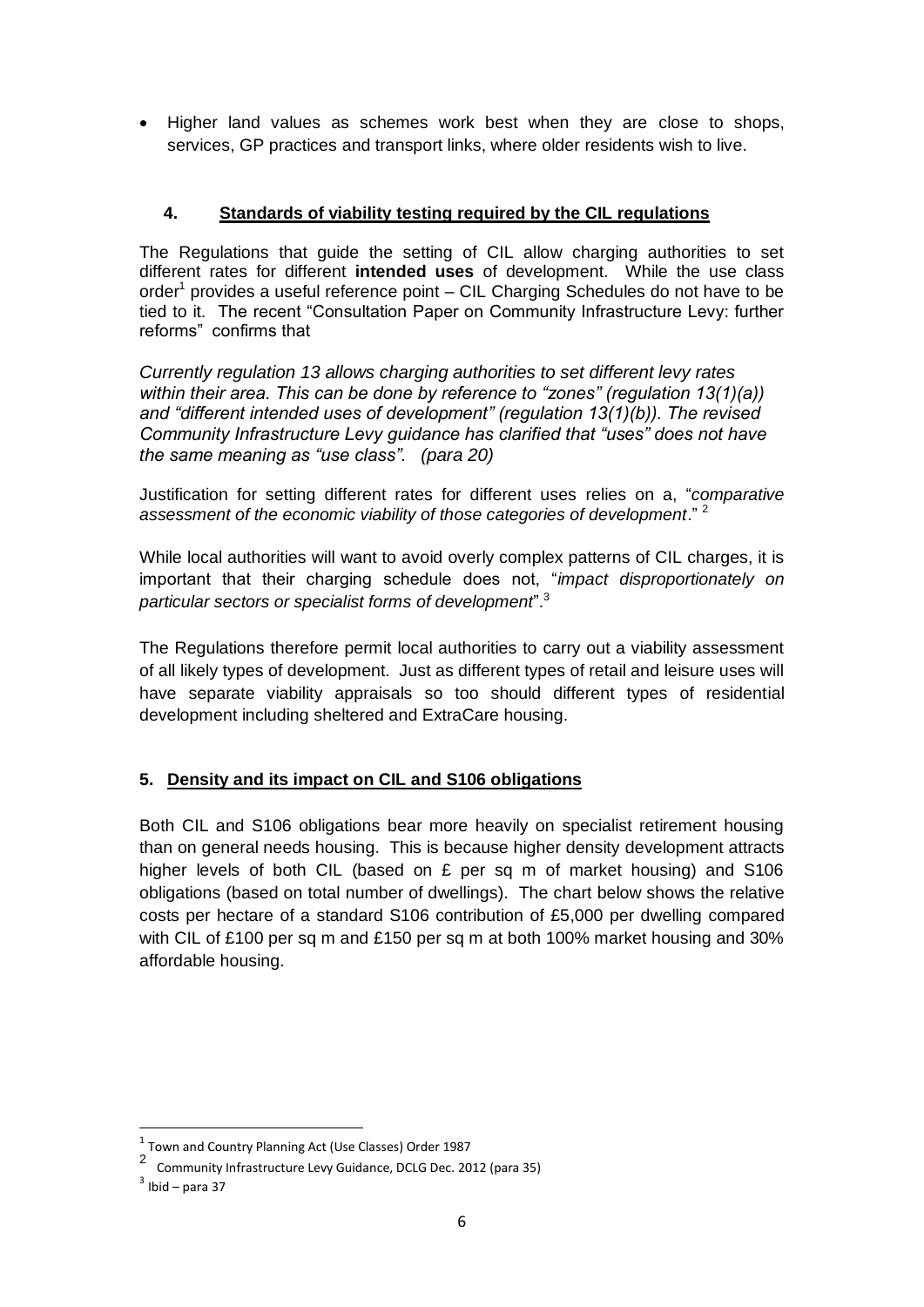

In all circumstances retirement housing pays a higher level of planning obligation than general needs housing. The difference between CIL and S106 is that S106 was negotiable and related to the needs arising from the scheme in many cases retirement housing did not contribute to certain S106 requirements (eg education) and hence paid a lower rate per dwelling than general needs housing. That flexibility is lost with CIL.

## **6. Key variables affecting the viability of specialist older persons housing provision**

Local Planning Authorities and their consultants need robust information on which to base any viability appraisal of retirement housing as distinct from general needs housing. This can be difficult to obtain at local level if there has been no recent development of retirement housing. RHG has therefore prepared the following generic examples of typical sheltered and extracare schemes which included key variables which can be applied in any area of the country.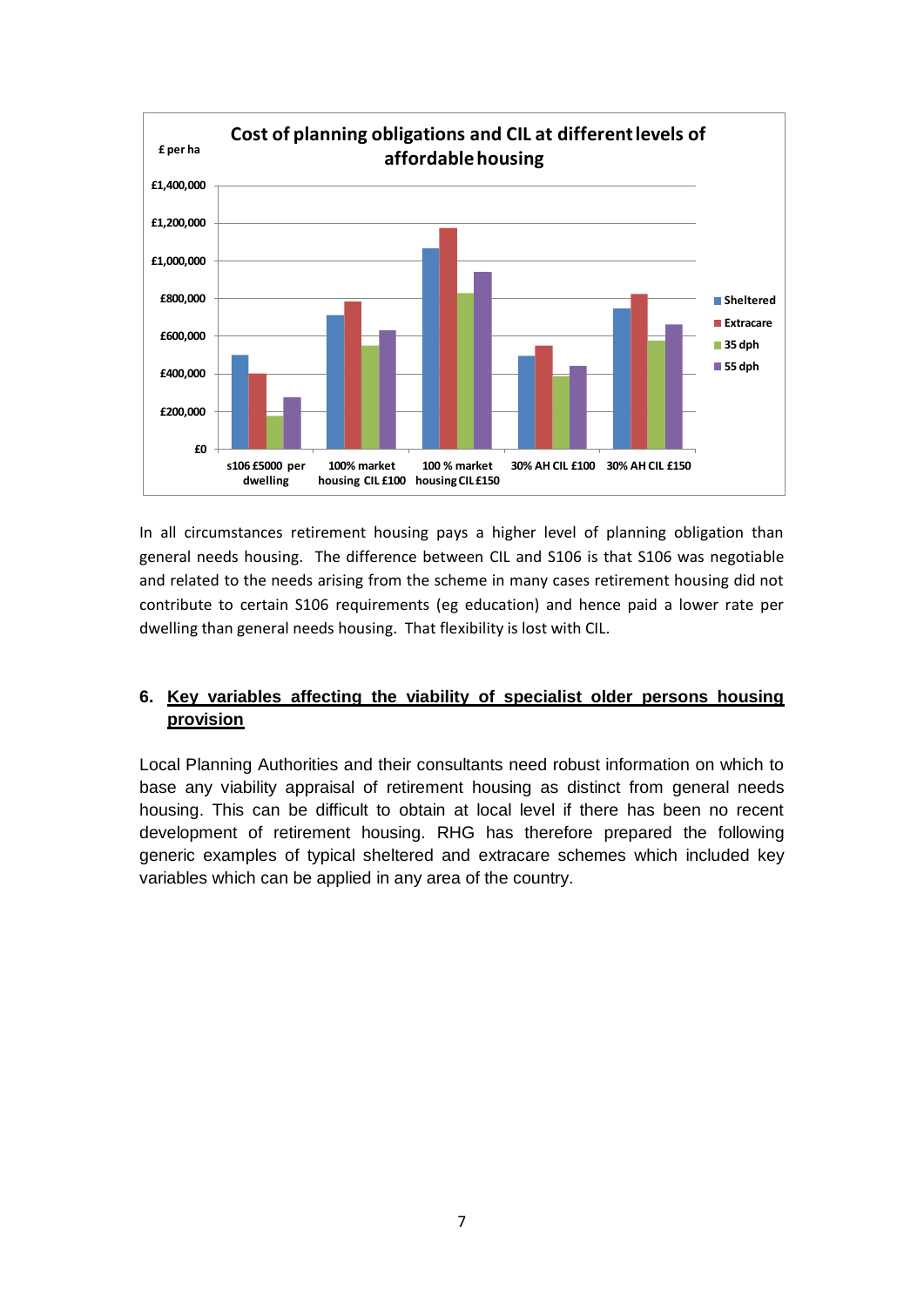| Typical scheme size (0.5 ha site) |                                 |
|-----------------------------------|---------------------------------|
| <b>General Needs</b>              | 15-20 family houses @ 30-40 dph |
|                                   | 27-32 flats @ 55-65 dph         |
| Sheltered                         | 50-60 units @ 100 -120 dph      |
| Extracare                         | 40-50 units @ 80 -100 dph       |

the country including both profit and not for profit organisations. Data relates to a profit organisation organisations. Data relates to a profit organisations. Data relates to a profit organisations of the country of the standard people in 2 and 4 and 4 bed in 3 and 4 bed family housing in 3 and 4 bed in 3 and 4 bed in 4 and 4 bed to 40:60 1 bed : 2 bed to 40:60 1 bed : 2 bed to 40:60 1 bed : 2 bed apartments

**House prices**: Practitioners should use local market values for newbuild retirement housing where they exist. Where they do not exist the following formula is an indicative guide to the price of lower value units which are likely to be affordable by most local home owners.

Methods of price setting for retirement housing vary by location.

In medium and low value areas the price of a 1 bed sheltered property = approx 75% of price of existing 3 bed semi detached house. A 2 bed sheltered property = approx 100% of price of existing 3 bed semi detached

In high value areas with a high proportion of flats the price of a 1 bed sheltered property is linked to the price of high value flats, normally with a 10-15% premium

ExtraCare housing is 25% more expensive than sheltered: if a sheltered 1 bed flat sells for £100,000 then an extracare 1 bed flat will sell for £125,000

| Unit sizes (sq m) |    | Sheltered ExtraCare |
|-------------------|----|---------------------|
| 1 bed             | 50 | 65                  |
| 2 bed             | 75 | 80                  |

| Non-chargeable/communal space |            |  |  |  |
|-------------------------------|------------|--|--|--|
| General needs houses          | nil        |  |  |  |
| General needs flats           | 10%        |  |  |  |
| <b>Sheltered</b>              | 20-30%     |  |  |  |
| <b>ExtraCare</b>              | $35 - 40%$ |  |  |  |

**Build cost per sq** m (Source BCIS),

Sheltered typically 9% above build costs for 1-2 storey flats Extracare typically 13% above build costs for 1-2 storey flats (defined by BCIS as "sheltered housing with shops, restaurants and the like")

Marketing costs are typically 6% of revenue compared with 3% of revenue for general needs houses and flats.

Sales periods are typically longer for retirement housing than for general needs housing. A rough guide is that 40% of unit will be sold at the end of the first year of sales, 30% during the second yesr of sales and 30\$ during the third year. There is typically an 18 month build period before sales commence.

**Impact of CIL on scheme viability**  housing need a specific viability appraisal of this type of retirement housing will need to be carried out The economics of schemes which provide higher value (and cost) units will differ in detail from the example quoted but are unlikely to be significantly more viable when compared with general needs housing. Where the local authority believes that such schemes are likely to play a role in meeting local as part of the overall CIL viability appraisal.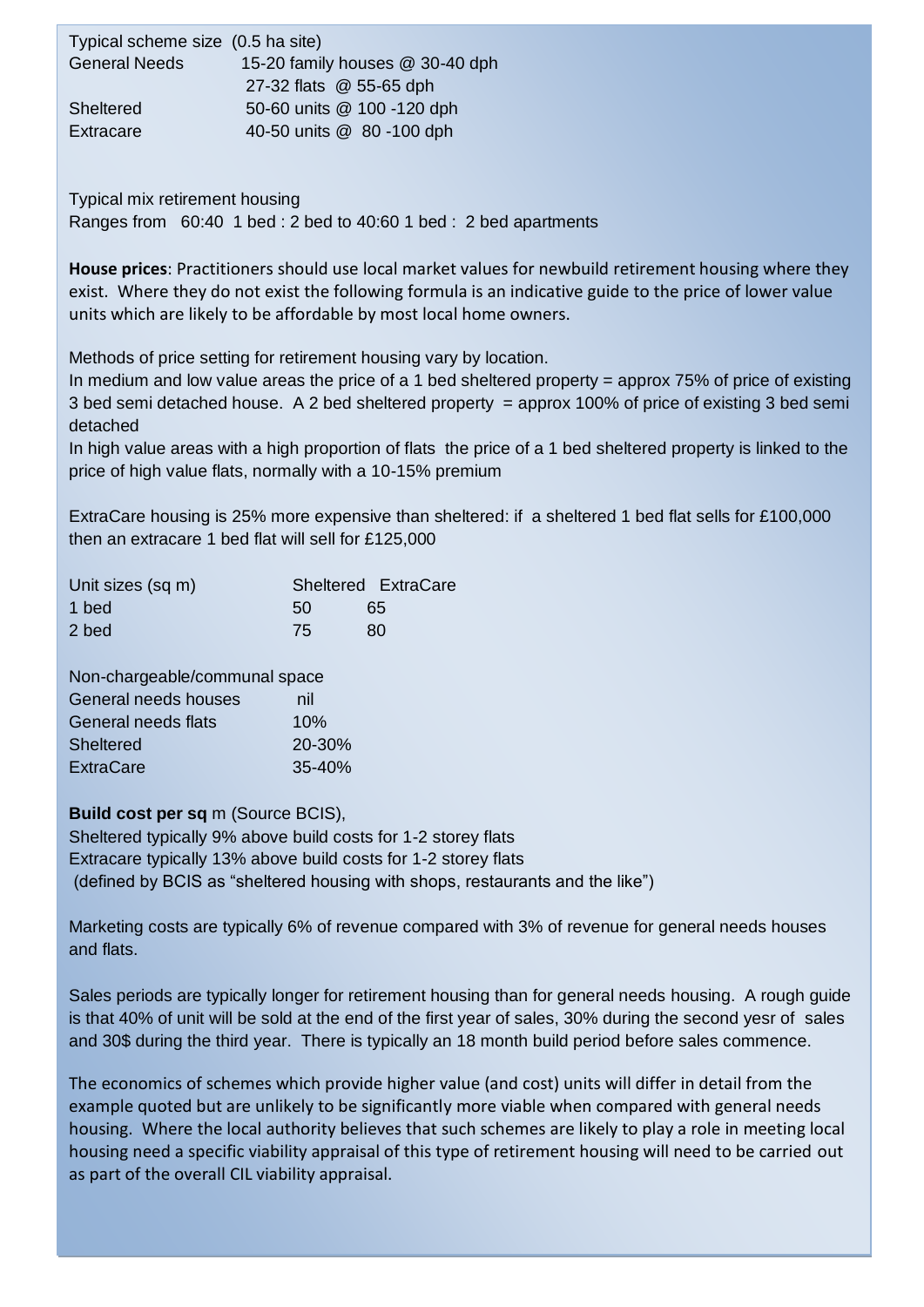Based on the parameters set out above Three Dragons was commissioned by RHG to carry out a viability appraisal of older persons housing compared with general needs housing development. Specimen sheltered and ExtraCare developments were modelled on a half hectare site in three locations:

- Tunbridge Wells (high value area)
- Tewkesbury (medium value area)
- Coventry (low value area)

and compared with the most viable form of general needs housing which could have been provided on the same site, family housing at 35 dph.. The three locations were chosen as typical of high, medium and low value locations outside London.

The output was a residual land value per hectare (ha) for each form of development. It was assumed that for retirement housing to compete in the land market residual land value must be equal to the residual land value achieved for general needs housing

The table below shows residual land values for the three different types of development in each of the three locations. All schemes were modelled with the target percentage of affordable housing.

| <b>Affordable housing</b>                    | residual land value per hectare $(E)$ |                      |                  |  |
|----------------------------------------------|---------------------------------------|----------------------|------------------|--|
| at the LA target %age                        |                                       |                      |                  |  |
| No S106 obligations                          | general needs<br>housing              | sheltered<br>housing | <b>ExtraCare</b> |  |
| Tunbridge Wells - 40% AH                     | £4,000,000                            | £3,250,000           | £2,000,000       |  |
| Tewkesbury - 30% AH                          | £1,000,000                            | $-E1,375,000$        | $-E3,000,000$    |  |
| Coventry - 25% AH                            | $-E300,000$                           | $-E3,250,000$        | $-E3,500,000$    |  |
|                                              |                                       |                      |                  |  |
| Add CIL @ £100 per sq m<br>on market housing |                                       |                      |                  |  |
| <b>Tunbridge Wells CIL</b>                   | £205,000                              | £430,000             | £470,000         |  |
| Residual land value                          | £3,795,000                            | £2,820,000           | £1,530,000       |  |
| <b>Tewkesbury CIL</b>                        | £240,000                              | £500,000             | £550,00          |  |
| Residual land value                          | £760,000                              | $-E1,875,000$        | $-E3,550,000$    |  |
| <b>Coventry CIL</b>                          | £255,000                              | £535,000             | £600,000         |  |
| Residual land value                          | $-E555,000$                           | $-£3,785,000$        | $-E4,100,000$    |  |

- In all locations general needs housing was more viable than sheltered or ExtraCare housing.
- Sheltered housing was more viable than ExtraCare housing.